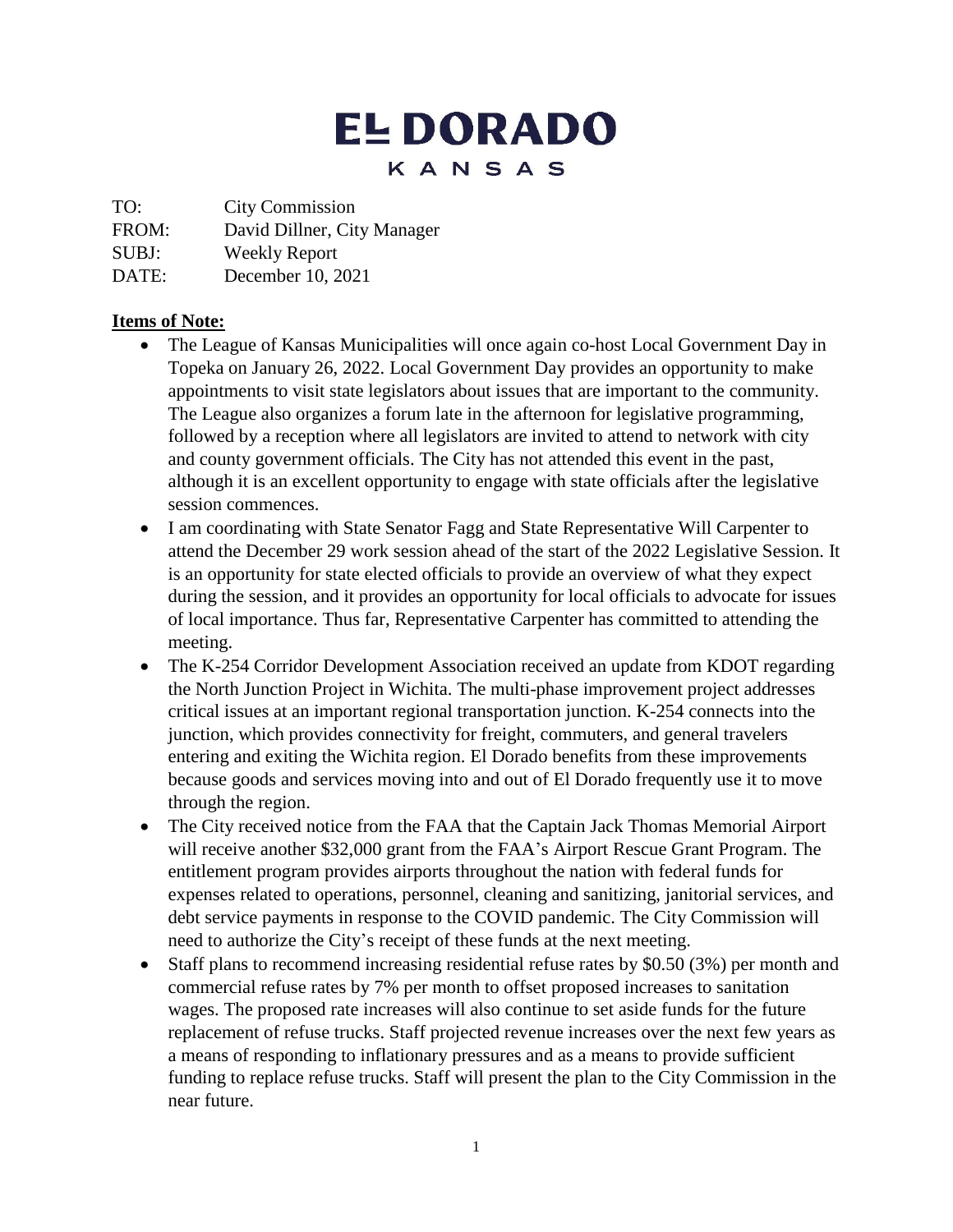- El Dorado Main Street plans to apply to the Kansas Department of Commerce's Historic Economic Asset Lifeline (HEAL) grant program for 142 N. Main Street. The City provided a letter of support for the project. The pilot program addressed structures where collapse may be imminent as well as structures that are deteriorating, but that could be revitalized. The state has limited funds for the program, and are seeking projects for the initial round of funding. It is likely the program will have more applicants than available funding. KDOC hopes to demonstrate the need to fund a program with this purpose based on the anticipated demand.
- Several businesses in town have received multiple notifications from the City for noncompliance with the City's backflow prevention regulations. Water customers with a backflow prevention device have until July 1 to demonstrate compliance. In lieu of terminating service, the City tried to work with businesses over the last few months to prevent a service disruption. Fourteen businesses remain non-compliant. The City will terminate services on December 16 until they demonstrate compliance with a valid inspection.
- In November, the Fire Department responded to 174 calls, of which 86 (49%) were medical/rescue calls and 28 (16%) were fire calls. Year-to-date, the department has responded to 1,727 calls for service with 949 (55%) medical/rescue calls and 179 (10%) fire calls. Total fire calls in November amounted to \$38,750 in fire losses adding to yearto-date total losses of \$170,379. Average in-town response time during November was 5 minutes, 45 seconds.
- Beginning January 1, the Finance Department will implement the following changes to business schedules. The drive-through window will open at 7:30 am and close at 5:00 pm, the lobby window will open at 8:00 am and close at 4:30 pm. Phone payments will be accepted from 8:00 am to 5:00 pm.

## **Personnel Update:**

- *Vacant and currently advertised positions:* Police Officer, Public Works Maintenance Worker (4), Firefighter, Police Chief, Water Treatment Operator, Pool Manager
- Advertisements for the Police Chief position went live on Wednesday before Thanksgiving. The position is open until filled, although the first review of applications/resumes will begin on December 21.
- The Police Department hired Jacob McCoy as a Police Officer. He will begin working on December 27. The department now has one vacancy.
- The Refuse Division hired Anthony Lewis as a Sanitation Collector. The Public Utilities Department hired Cody Rogers to work for the Distribution/Collection Division. Both of them start on December 13.
- The Public Utilities Department promoted Neil Boyce to Water Treatment Superintendent and Derek Kling to Water Treatment Chief Operator.
- The Public Works Department promoted Joshua Int'Veld to Sanitation Lead in the Refuse Division. The division is now fully staffed. (Please keep your fingers crossed.)
- The Parks and Recreation Department needs a Pool Manager for the upcoming summer season.